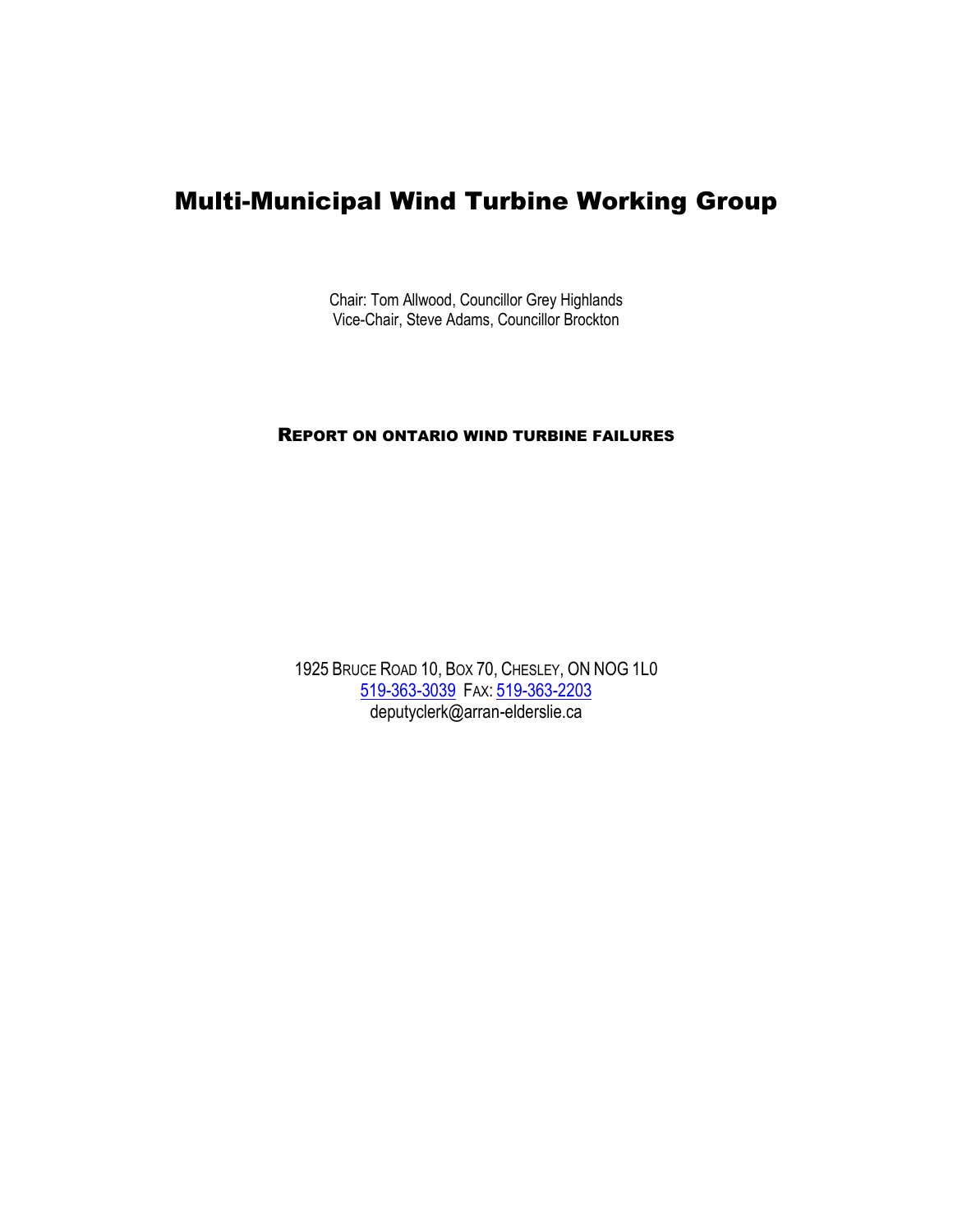## **Wind Turbine Failures**

Based on the number of catastrophic wind turbine failures, the Multi Municipal Wind Turbine Working Group (MMWTWG)<sup>1</sup> is deeply concerned about the associated implications. While the wind power industry reports that each is an isolated incident, there are now too many incidents for this response to be credible. At least 10 known turbines failures have happened in Ontario since 2007. Each of these resulted in significant portions of blades or the tower hitting the ground at some distance from the turbine base.

At the same time, there has been no public response from the provincial government that indicates these potentially serious incidents are being investigated either in the context of public and/or workplace safety. To date, there has been no information shared with MMWTWG member municipalities.

As a result, we have been working with several people that have technical experience with industrial applications of power and rotating equipment. We have developed our own assessment of the failures based on statements from project operators, pictures and other available information. This assessment of the following events points to a number of different causes:

- **Bow River** –Pictures suggest that tower collapse was linked to a bolt failure of tower sections.
- **Skyway 8** Rotor failure occurred shortly after the installation of an experimental device.
- **Raleigh Wind** Published information from the project owner indicates that the tower collapse is related to a single blade failure. Marks on the tower suggest that the blade struck the tower.
- **Sumac Ridge** Blade fractures , no explanation available.
- **Kingsbridge 1** Fire in the nacelle spread to the blades resulting in wide debris scatter.
- **Huron Wind** Blade failure with the location of the debris thrown by this failure highlighting the inadequacy of current setbacks from property lines.

Another recent incident in New Brunswick adds to our concerns:

• **Kent Hills, NB** – Project operator linked the collapse of tower to a foundation failure.

Collectively, the assessments of these situations increased our concern that action is required to formally investigate these incidents. We believe they clearly demonstrate that the current setback distances are inadequate to protect the public and they will increase as tower heights and blade lengths increase.

Faced with continued public inaction by the provincial government, the MMWTWG decided to prepare this summary of available information relative to these failures with a goal of sharing the information with other municipalities that host wind turbine projects to enable them to better protect their citizens.

The MMWTWG recommends that the provincial government needs to:

 $1$  The MMWTWG formed in 2009 by member municipalities in Bruce, Grey and Huron Counties to share information on wind turbine projects being proposed or operating in our municipalities. The working group is a joint committee with elected and municipally-appointed citizen representatives from the member municipalities.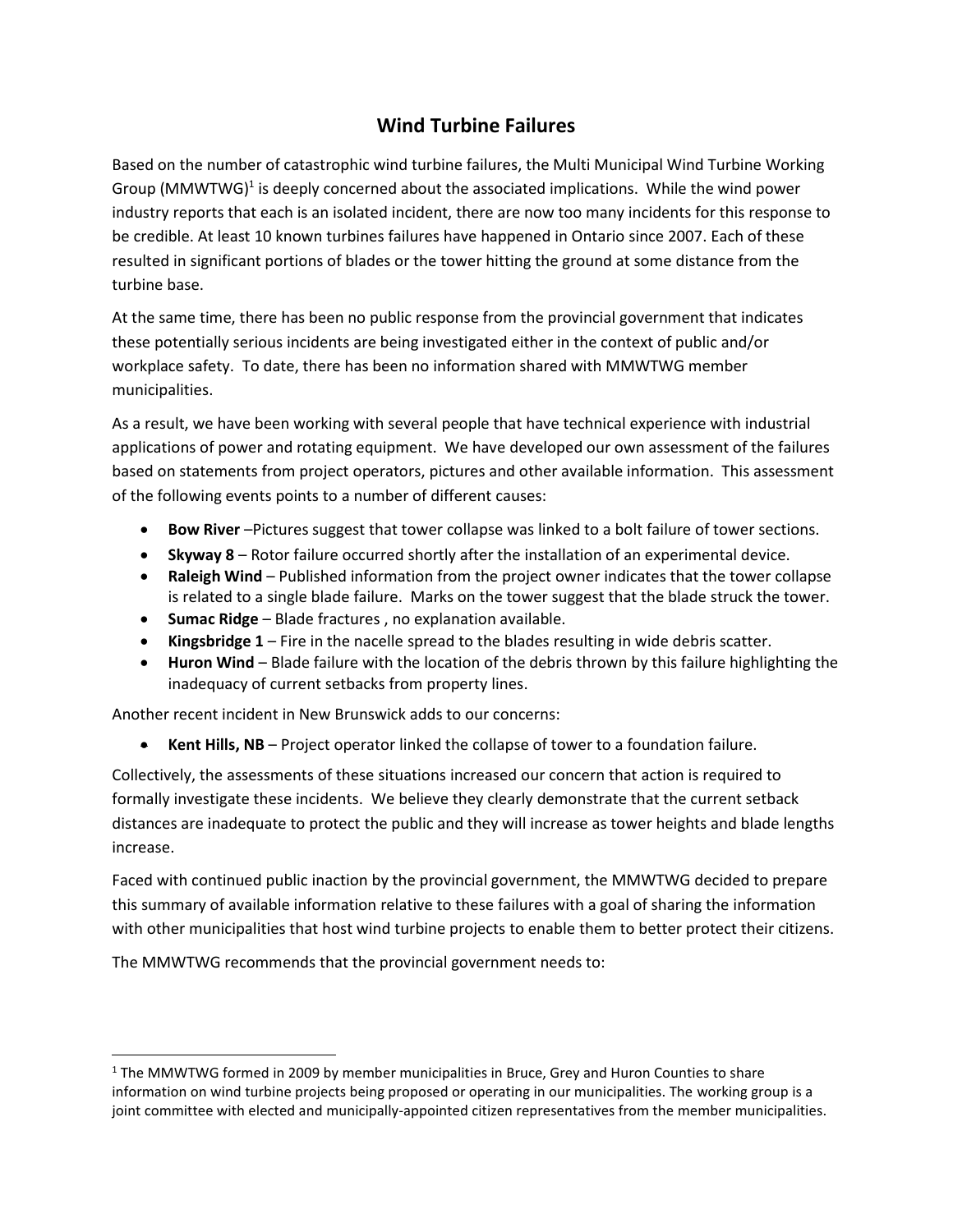- 1. **Establish a formal public process for investigations of wind turbine failures** so that the cause can be firmly determined. These would involve third-party independent engineers starting with initial inspection procedures through to the public release of the final report;
- 2. **Complete comprehensive inspections of existing projects** to identify any project that shows signs of similar weaknesses;
- 3. **Establish requirements** for on-board predictive maintenance equipment for operating wind turbines to allow early identification of problems and establish protocols for information transfer to the MECP for review and sharing with the host municipality.
- 4. **Review the emergency response procedures** submitted by the proponents of wind turbine projects as part of the approval process to ensure that the plans are current and responsive to the types of failures being experienced; and
- 5. **Increase the setbacks** from property lines to a minimum of tower height plus blade length for new towers or repowering of existing sites to at least reflect the impact of a tower collapse while recognizing additional distances would be required to protect against ice throw and debris scatter like that seen in the Huron Wind failure where debris with the dimensions of a car were found 2.5 times the height of the tower plus blade length.

We suggest that Councils review these attached summaries to consider how they apply to the wind turbine project(s) in your municipality. It may be possible for the municipality to review the situations with the owner of each project to confirm that appropriate activities are underway to ensure public safety.

If you agree with the recommendations for action by the provincial government we ask that you communicate your support to David Piccini, Ontario Minister of Environment, Conservation and Parks.

When these projects were approved and built, provincial regulations limited municipal input into the projects and the supervision of their construction. This self-regulation process led to some serious problems for the municipalities. Now that further gaps in this process are becoming evident, the province needs to take responsibility for addressing the mistakes that were made.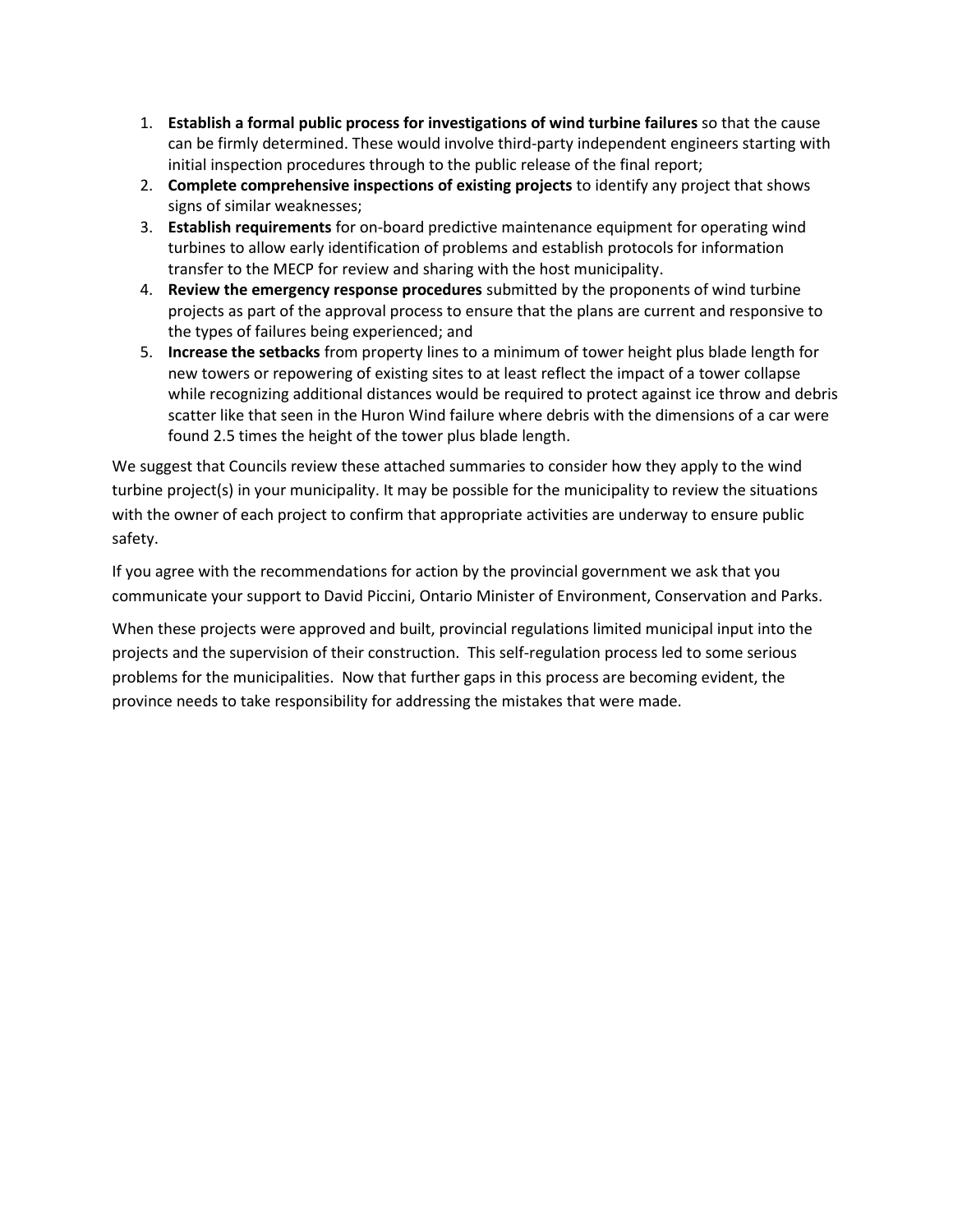## **Attachment 1: Bow Lake, Algoma Region, Ontario**

#### **Project Details:**

#### **Owners:**

Batchewana First Nation – 50% DIF Infrastructure V – 50% BluEarth Renewables - operator **Location:** Northwest of Sault Ste Marie **Capacity:** 58.3 MW **Commissioned:** Phase 1: May 2015 Phase 2: April 2016 **Equipment** – GE Energy 1.6 MW **Height** – 80 m tower; 50 metre blades **Date of Failure:** August 28, 2021

#### **Assessment of Failure:**

The pictures strongly suggest that the failure mechanism was fatigue of the bolts holding the tower together. There is no evidence of buckling, tearing of the steel plate or general deformation at the adjoining section flanges.

A portion of one blade was found located on the ground near the tower base. The other two blades appear to have remained attached to the rotor as it collapsed into the adjacent trees.

Even though the tower contained 60 gallons of flammable petrochemical lubricants, the MECP Environmental Officer did not visit the site until 3 days after the accident took place.

#### **Potential Learnings:**

Tower bolt failures can have many potential causes; i.e. wrong bolts, excessive cyclical loading beyond design criteria, improper installation method regarding torque application, inadequate bolt maintenance checks during regular maintenance etc.

 their tower section bolts.Fatigue damage cannot be seen until a crack develops. Since all aspects of the other towers seem to be identical, it would seem necessary to replace all

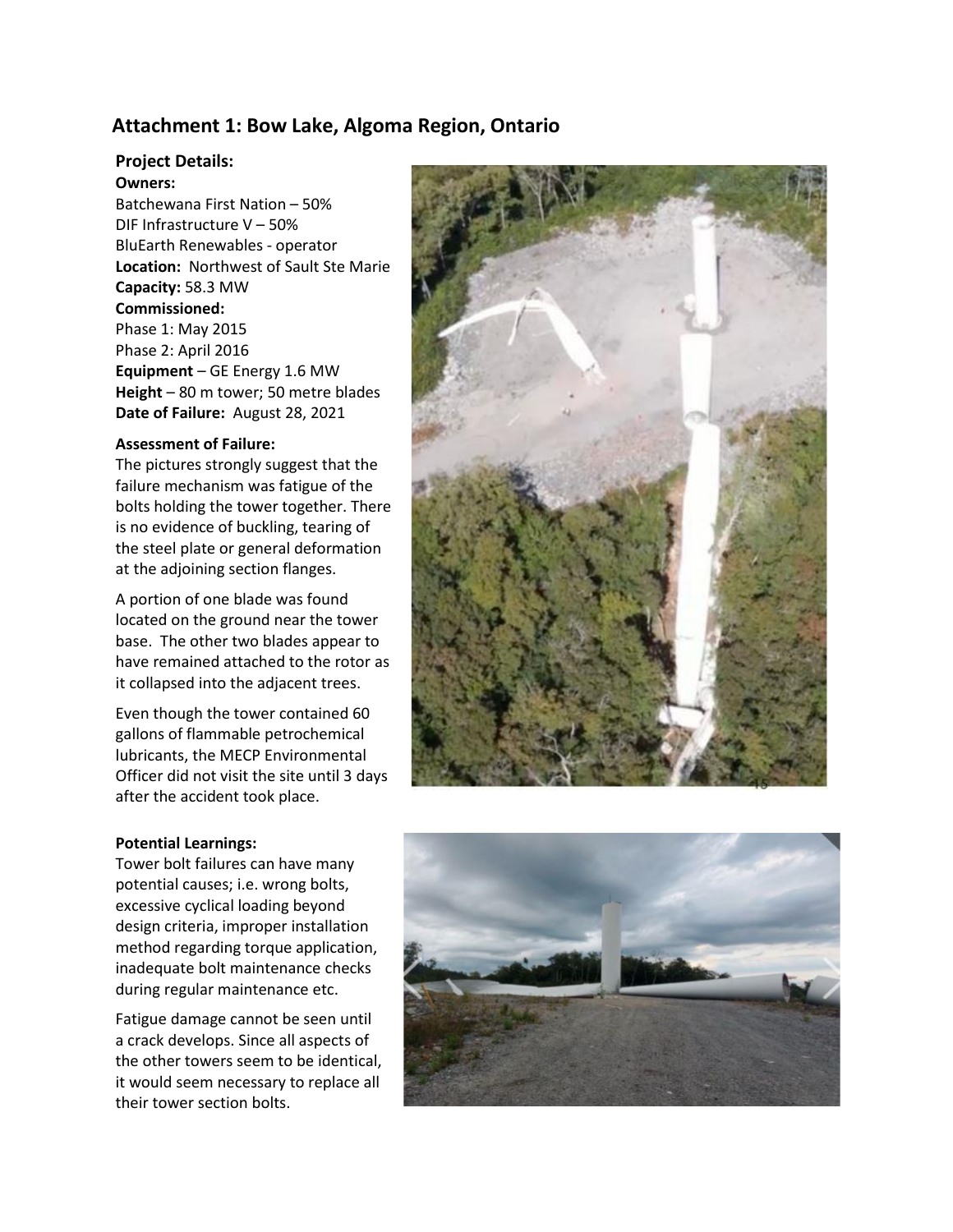## **Attachment 2: Skyway 8, Grey County, Ontario**

#### **Project Details:**

**Owner: Capstone Infrastructure Location:** South west of Dundalk **Capacity:** 9.5 MW **Commissioned:** August 2014 **Equipment** 3 - [Vestas](https://www.thewindpower.net/manufacturer_en_14_vestas.php) [V100-](https://www.thewindpower.net/turbine_en_552_vestas_v100-1800.php) 1.8 MW 2 - [Vestas](https://www.thewindpower.net/manufacturer_en_14_vestas.php) [V100-](https://www.thewindpower.net/turbine_en_552_vestas_v100-1800.php) 2.0 MW **Height** – 80 m tower; 50 metre blades

**Modification** – Biome Renewables secondary blades installed on this turbine in early 2021. **Date of Failure:** June 30, 2021

#### **Assessment of Failure:**

This turbine was retrofitted approximately 3 months prior to the failure with a secondary rotor of three curved blades that fastened to the hub between the existing blades. This experimental device was not part of the original design and was added to increase power output. The failure resulted in the separation of one of the secondary blades and one of the existing blades. Although the exact sequence of the failure is not known, the most likely scenario is that the experimental blade partly separated, impacting the main blade which then failed.

MECP approved the change but there is no public information confirming that the turbine could handle the additional static and dynamic loads imposed by the secondary rotor.







#### **Learnings:**

This turbine was located only 195m from the road, Grey Rd. 8. The road closure that was immediately put in place for public safety confirms that existing setback requirements are insufficient. The failure raises many questions concerning how this project was executed and the engineering safety margins for the original wind turbine design.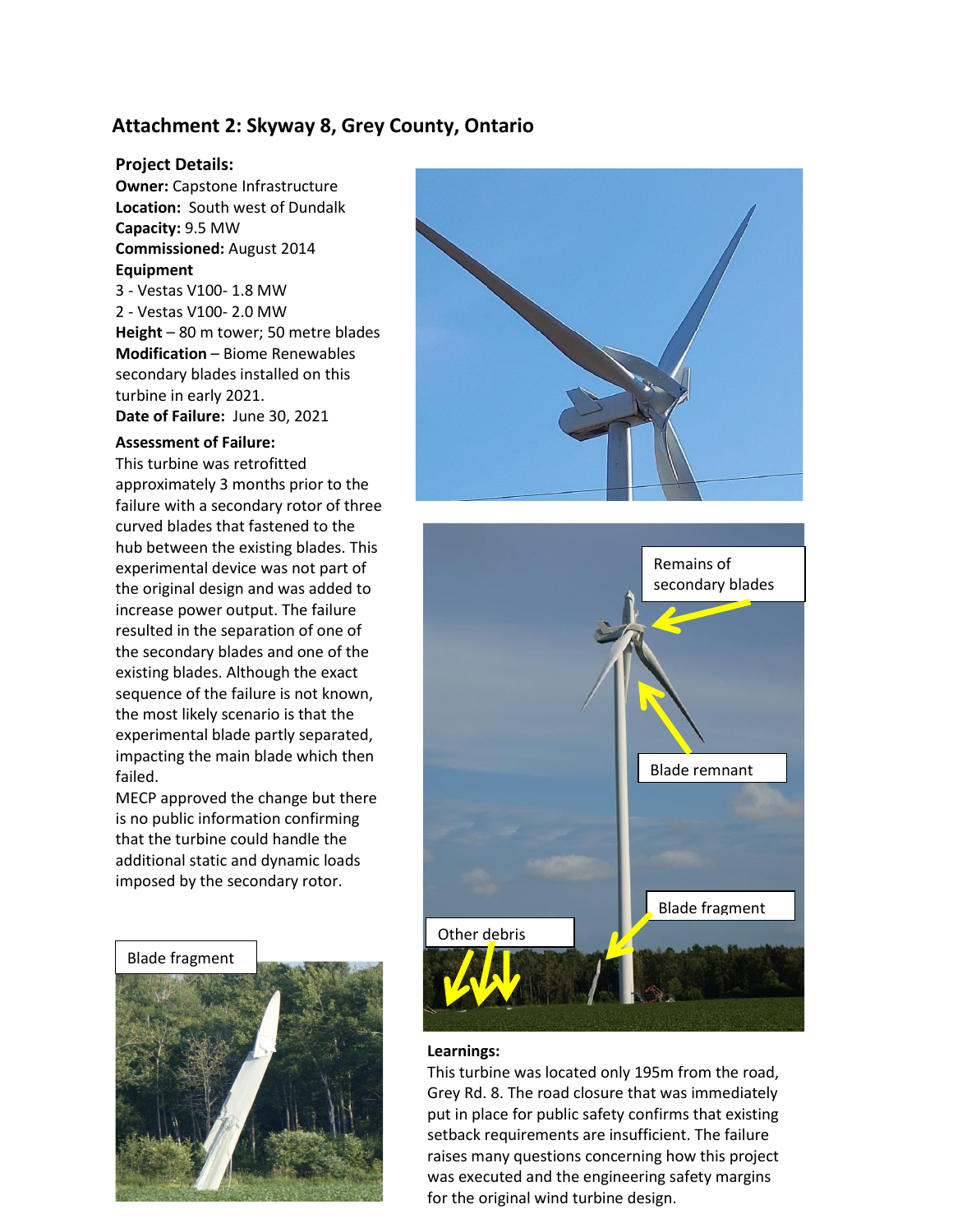## **Attachment 3: Raleigh Wind, Chatham-Kent**

#### **Project Details: Owner:**

2018 – Terraform Power 2020 – Brookfield Renewables **Location:** South of Chatham **Capacity:** 78 MW **Commissioned:** January, 2011 **Equipment**: 52 - GE 1.5 MW **Height** – 80 m tower; 42 metre blades **Date of Failure:** Jan. 19, 2018

#### **Assessment of Failure:**

The company reported that their investigations indicated that the failure was caused by a single faulty blade.

This tower at Chatham-Kent buckled at approximately its midpoint and fell toward the wind. It was found with one blade wrapped around the tower base and markings on the tower that were above the fold line. Based on the evidence of publicly available pictures, it seems that the most likely scenario for this catastrophic failure was that the tower was struck by a blade which weakened it such that it collapsed.

#### **Learnings:**

If the failure was indeed caused by a blade strike on the tower, this raises questions as to how this occurred. This suggests that the clearance may not have been adequate for the conditions encountered during operation. Alternately the blade may have started to separate and this caused it to get so close to the tower that it made contact with it. There may be other possibilities and variations as well.

Chatham-Kent Ward 2 Councillor Frank Vercouteren told CBC News at the time that he believed that the setback from roads was insufficient to protect public safety.



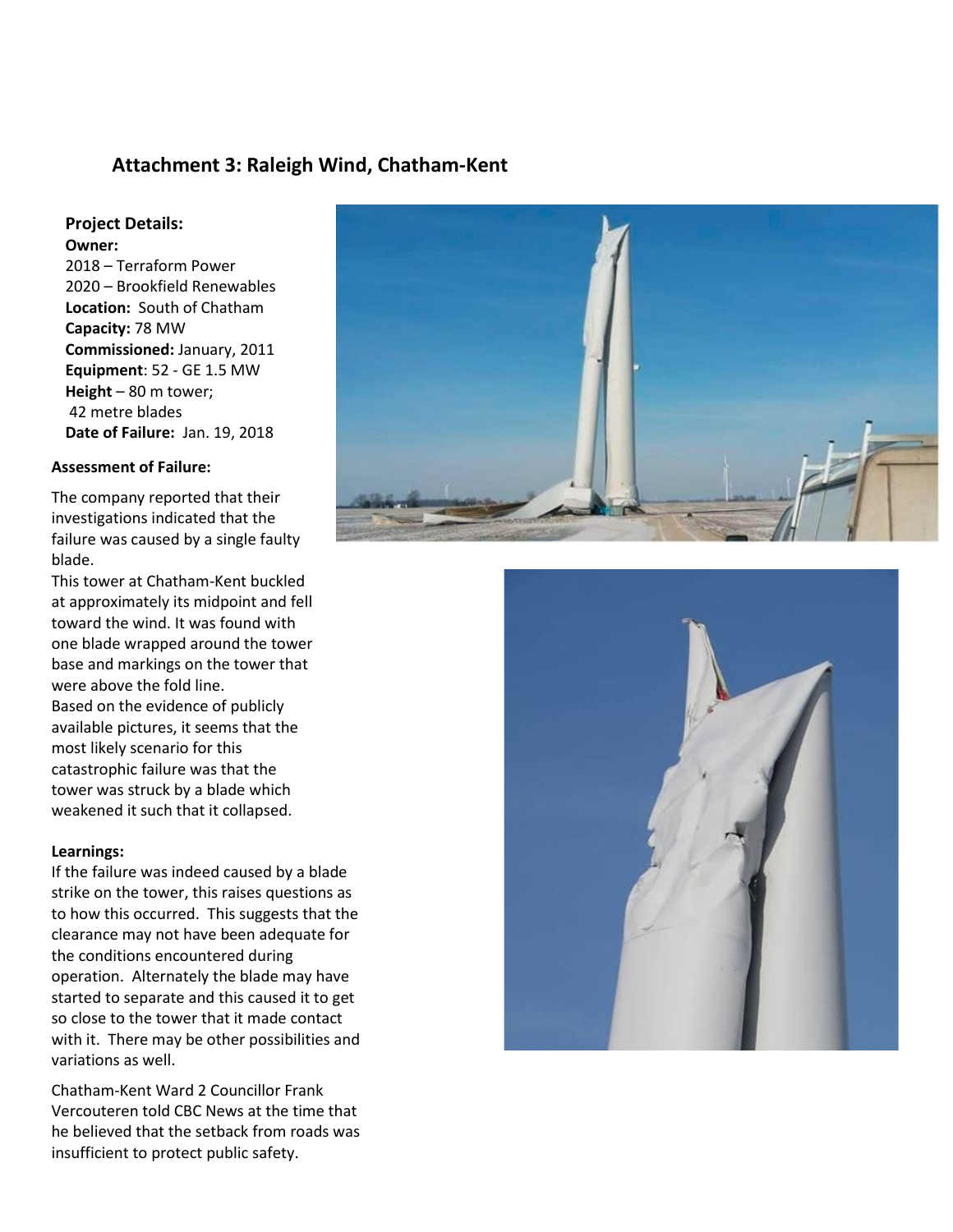## **Attachment 4: Sumac Ridge, Kawartha Lakes**

#### **Project Details:**

**Owner: 2016:** wpd **2021**: Capstone Infrastructure **Location:** Southwest of Peterborough **Capacity:** 10.5 MW **Commissioned:** November, 2017 **Equipment**: 5 - Senvion MM92 2.05 MW **Height** – 80 m tower; 46 metre blades **Date of Failure:** April 20, 2019

#### **Assessment of Failure:**

Residents reported hearing a grinding sound followed by a loud explosion at 9 a.m. on the morning of the incident.

It was found that one of the blades of the turbine had shattered. Parts of the blade fell to the ground while other pieces were still dangling off of the remaining sections of the blade. The nearby road was closed to ensure public safety.

Initial speculation was that the failure may have been related to the strong winds associated with the storm that moved through the area on the previous weekend.

The investigation and follow up on this incident was hampered as Senvion had filed for bankruptcy protection on April 9 – just before incident.

#### **Learnings:**

The blade that failed was relatively new having been in operation for only 1.5 years. This highlights the fact that failures can occur at any time during the life of a wind turbine.

If the failure was related to the strong winds, it raises questions concerning the design safety margins.

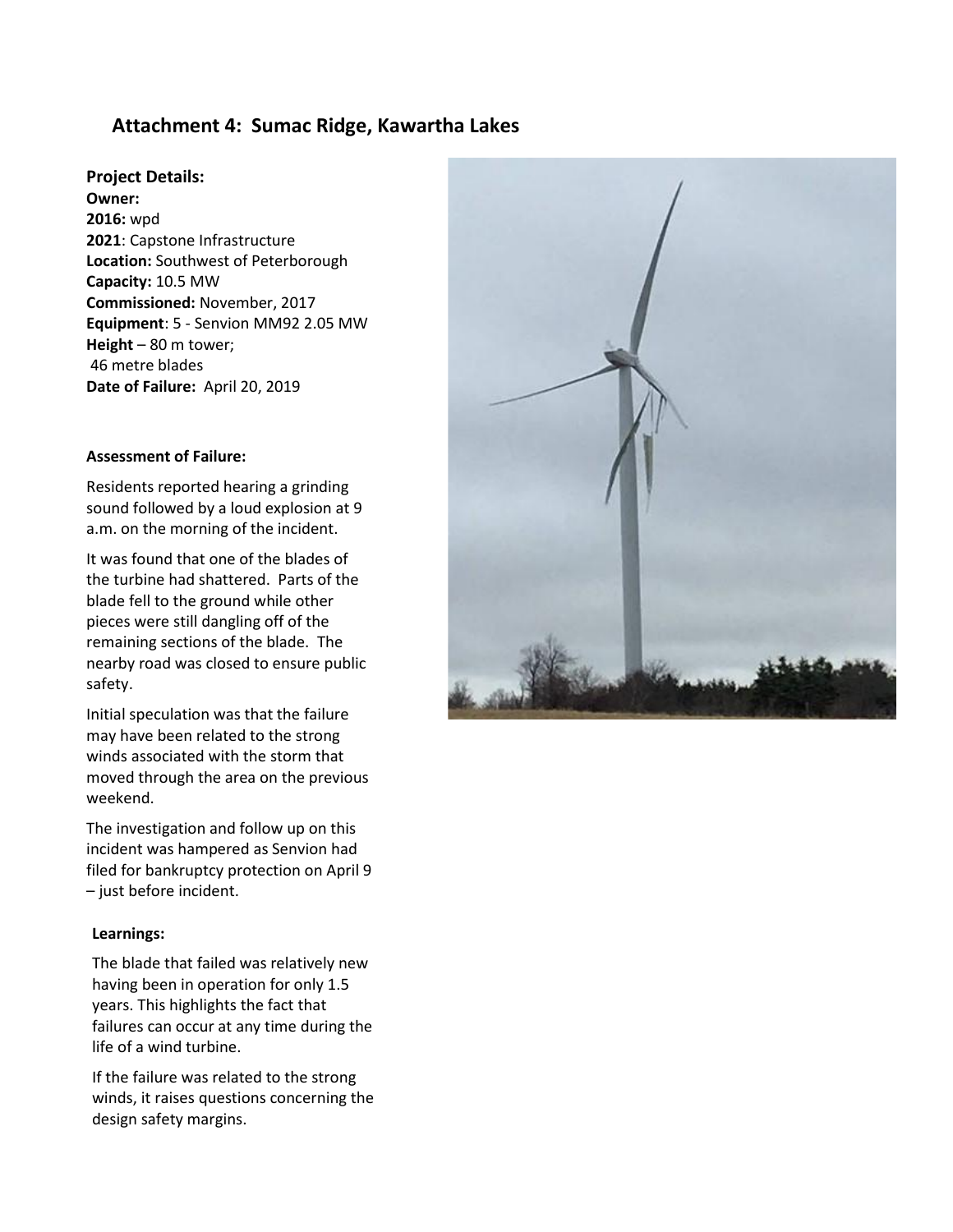## **Attachment 5: Kingsbridge 1, Ashfield-Colborne-Wawanosh**

#### **Project Details:**

Owner: Capital Power Location: North of Goderich Capacity: 40 MW Commissioned: 2006 Equipment: Initially 21 – Vestas V80 with the failed turbine being replace with a Vestas V 90. Height – 80 m tower; 45m blades Date of Failure: April, 2013

#### **Assessment of Failure:**

The fire started at about 1 am and burned for about two hours. Most of the nacelle was completely destroyed. The intensity of the fire also ignited the blades.

The fire department was called to the site but there was not much that they could do given the elevation of the fire and risks posed by burning pieces of the nacelle and the blades that were falling off of the towers.

Blades continued to rotate and could not be stopped due to the fire in control mechanisms.

A representative of the operator addressed ACW Council the following day and indicated that elements of the turbine were found over 200 metres from the tower.

As the fire occurred in early spring, the ground was wet and there were no crops to be set on fire when burning elements fell off of the tower.

### **Learnings:**

This failure highlights the need for fire identification and suppression systems to be installed within the nacelles of all wind turbines.

Had this fire occurred when dry crops were in the field below the turbine, the fire progression would have been more serious.



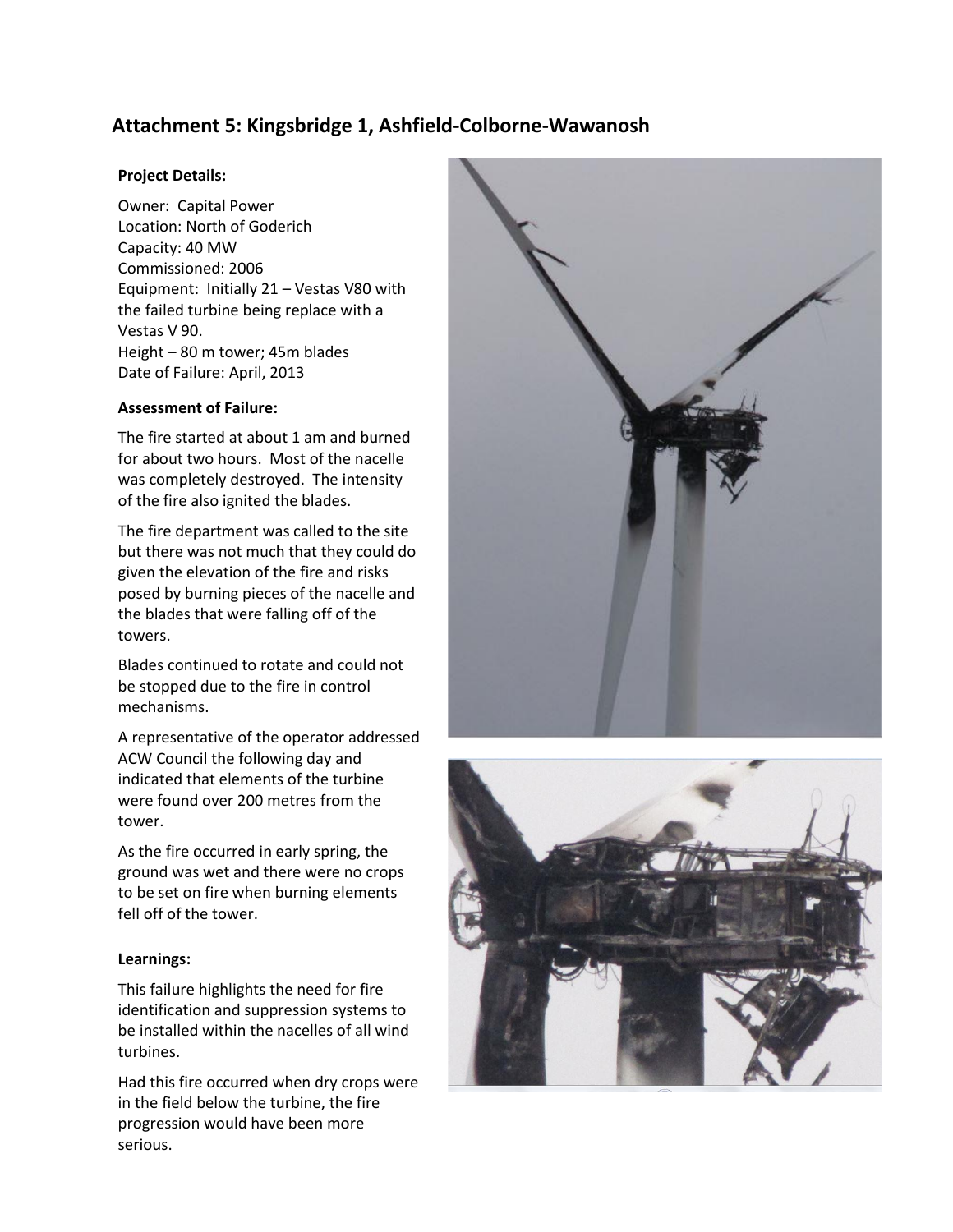## **Attachment 6: Huron Wind, Bruce County**

#### **Project Details:**

**Owners:** TC Energy OMERS **Location:** North of Kincardine **Capacity:** 9.0 MW **Operational:** November 2002 **Equipment** – 5 Vestas V80 - 1.8 MW **Height** – 65 m tower; 40 metre blades **Date of Failure:** May 4, 2018

#### **Assessment of Failure:**

Immediate access to the site allowed full documentation of the debris created by this blade failure.

The map below compares the limit of the protected area of 50 m with the actual locations of debris from the blade failure. Large pieces of debris found 280 m from the tower.



Debris at 150m from tower - 1.3m X 3.6m

Debris at 170m from tower

Debris at 210 m from tower 1.2m X 3.0m

Debris at 280m from tower 1.2m X 3.0m Concession 4 closed to danger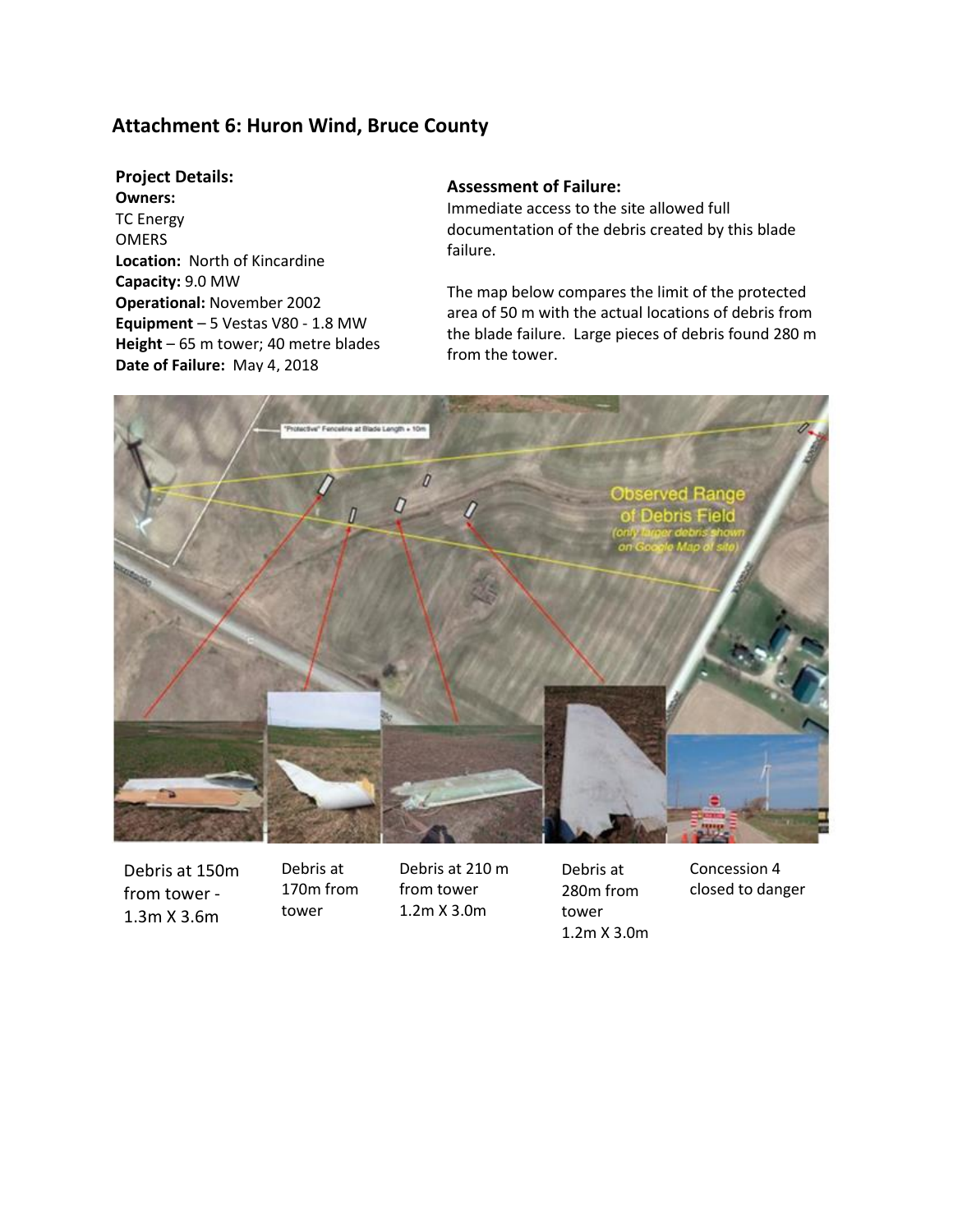## **Attachment 7: Kent Hills, New Brunswick**

#### **Project Details:**

**Owner:** Trans Alta Renewables **Location:** Southwest of Moncton, NB Site shared with ATV/snowmobile trails **Capacity:** 167 MW **Commissioned in Phases:**

## Dec 2008 – 25 turbines; Nov 2010 – 24 turbines; Oct 2018 – 5 turbines **Equipment** – Vestas V90 3 MW **Height** – 80 m tower; 45 metre blades **Date of Failure:** October 14, 2021

#### **Assessment of Failure:**

As confirmed by the operator, this tower collapse was linked to a foundation failure (sub-surface crack propagation). The tower itself seems to have all the sections intact and bolted together. Basically, the pictures indicate that the top part of the foundation directly below the tower base was no longer adequately supporting the tower.

A close-up picture of the foundation shows the failed surfaces consists of concrete rubble and rebar. There does not seem to be evidence of the long primary anchor bolts that should fasten to the flange at the base of the tower and then be embedded deep into the concrete foundation.

Earlier pictures taken of wind turbines in this project indicate that numerous anchor bolts had been installed in the concrete bases. This is highly unusual and suggests that they were added when problems with the foundations became evident.

#### **Potential Learnings:**

The foundation problem(s) that caused the failure are very likely not an isolated case. Foundation failures can result from many factors i.e., faulty design, quality control, construction techniques, procedures etc.

This failure raises many questions that relate to how likely it is that the other foundations have the same problems. As well, it raises the question of public safety and the need for safe separation distances.